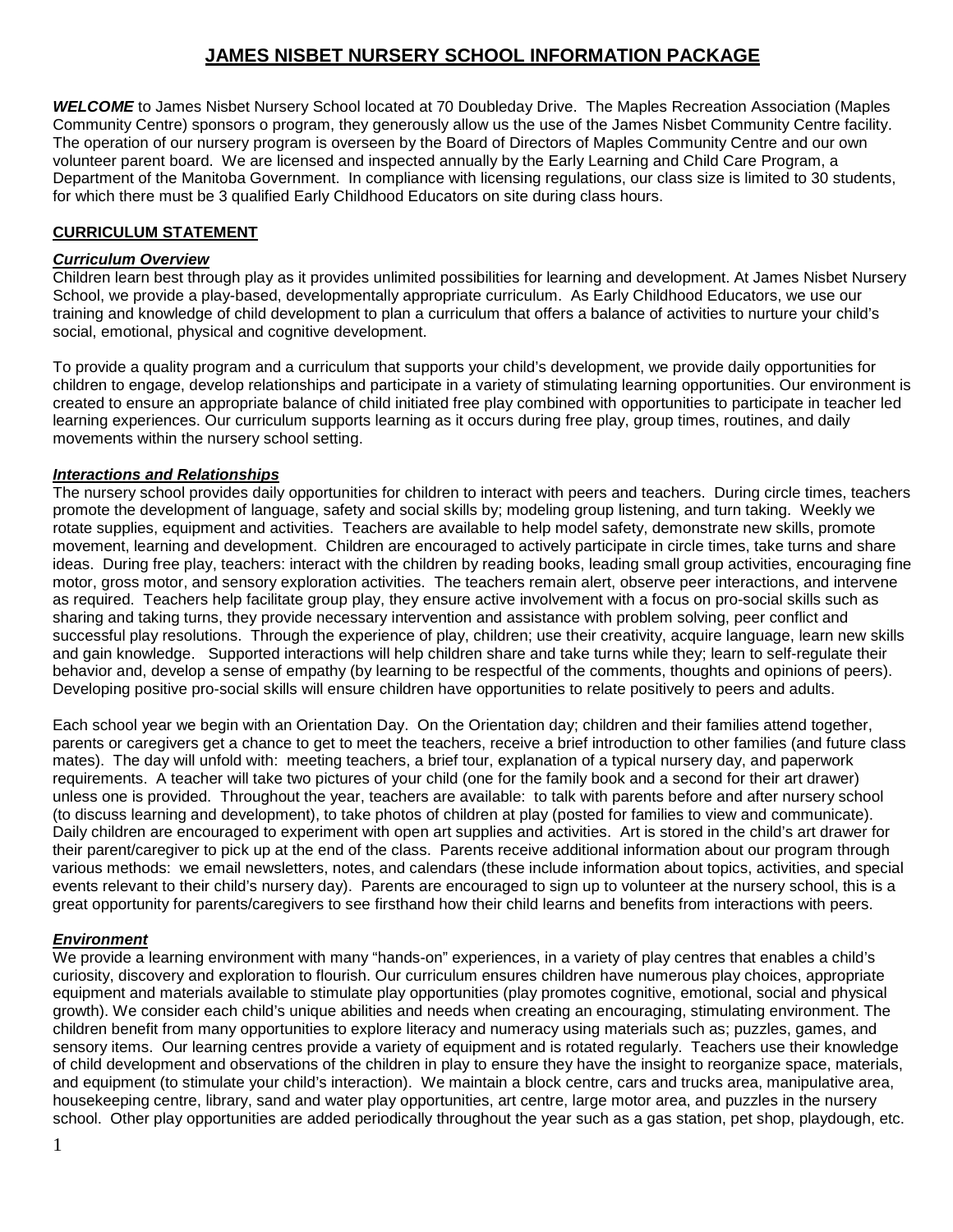#### **THE LEARNING CENTRES PROVIDED FOR THE CHILDREN PROMOTE ALL AREAS OF THEIR DEVELOPMENT** *Manipulative toys, games, and puzzles*

- Develop eye-hand co-ordination as children thread, turn, twist, screw, and fit objects in the accurate place
- Promote the development of fine muscle control
- Help children improve intellectual skills as they work with shape, color, and space
- Teach children spatial awareness, sequencing skills, left to right orientation, math concepts (more or less, shapes, weight, height), and categorizing skills
- Provide opportunities for socialization and co-operation
- Puzzles provide children with practice in the use of five of the most important thinking words; and, or, but, if, then

### *Library Centre*

- Stimulates language development
- Exposes children to new concepts and ideas
- By reading to children we stimulate imagination, enrich vocabulary, build listening skills, and provide motivation for a life-long love of reading

## *Large Motor Area*

- Promotes growth of large muscles
- Aids in development of social skills (sharing/waiting turns)
- Encourages language development as children co-operate and plan activities
- Develops eye-hand and eye-foot co-ordination
- Children practice following directions
- Provides opportunity for movement and exercise to promote fitness

### *Housekeeping Centre/Dramatic Play*

- Provides excellent stimulation for language use and development as well as dramatic and pretend play
- Encourages role playing and decision making, which involve organization and planning
- Allows for opportunities to share, take turns, and play with others
- Promotes creative thinking and problem solving
- Provides a practical situation in which the child becomes responsible for putting things back where they belong
- Helps children acquire self-help skills (buttoning, table settings)
- Gives children opportunities to work through fearful situations (ie: doctor visits)

### *Block Centre*

- Co-operation with others is encouraged
- Problem solving skills are strengthened
- Encourages language development
- Large and small muscles are developed
- Stimulates imagination and creativity
- Math concepts develop (quantity, size, length)
- Provides practice in spatial relationships
- Visual-motor co-ordination is developed

#### *Sand and Water Play*

- Provides exposure to a variety of concepts (volume, temp., weight, space, flotation)
- Develops processes of exploration and discovery
- Gives children opportunities for problem solving
- Promotes the development of the senses (touch, taste, smell, sight)
- Develops visual-motor co-ordination
- Contributes to socialization; children talk and play very naturally while enjoying these elements
- Small muscles develop
- Provides chance to share and plan co-operatively
- Promotes language development and measurement concepts

#### *Science and Discovery Centre*

- Science responds to children's need to learn about the world around them
- Develops processes of exploration and discovery
- Gives children opportunities for problem solving
- Promotes the development of the senses (touch, taste, smell, sight)
- Open ended science activities involve children at a wide range of developmental levels
- Supports vocabulary growth by children's prior knowledge and experience of the everyday world, coupled with observation and hands on activities
- Problem solving skills of science easily generalize to social situations
- Provides chance to share and plan co-operatively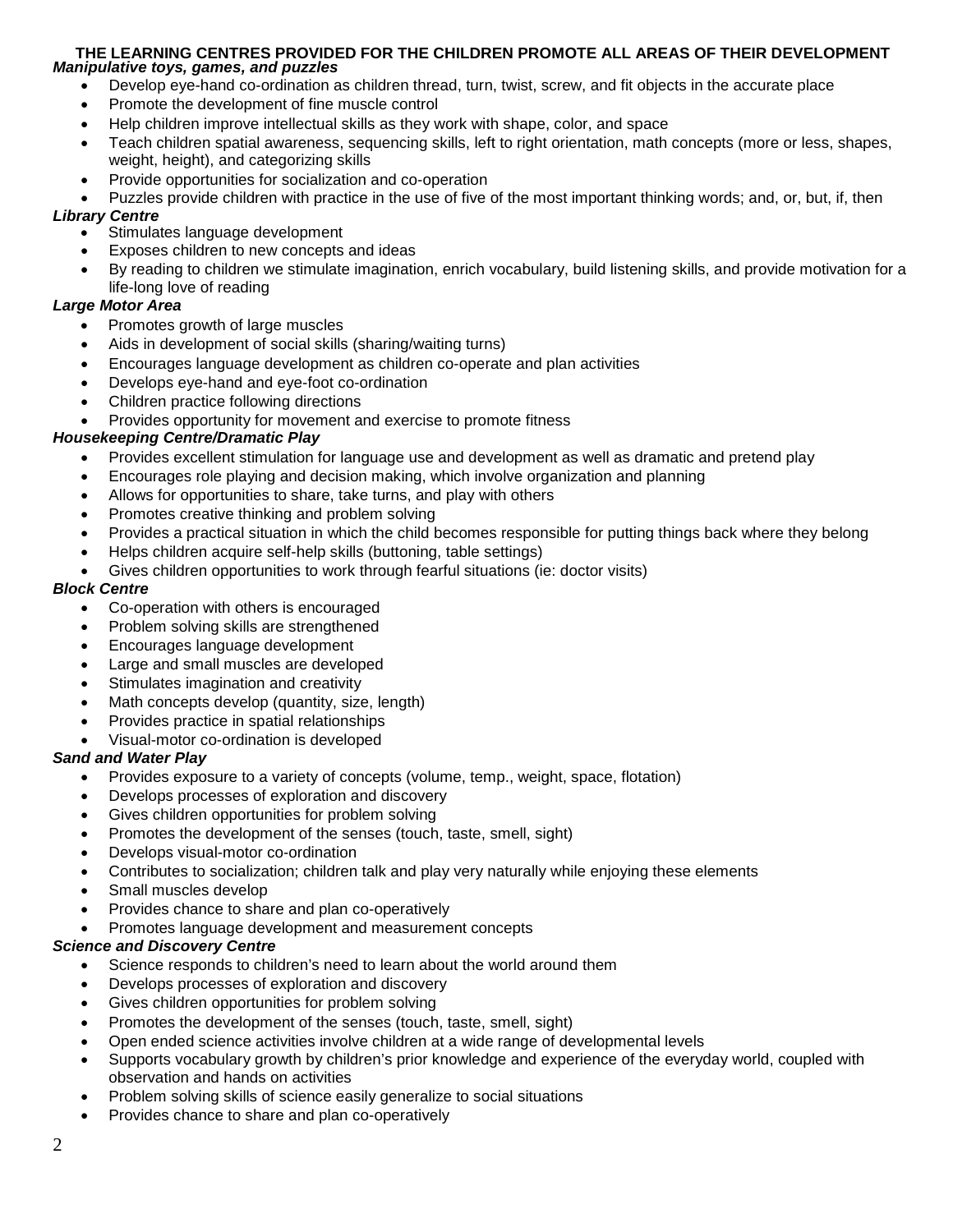### *Art Centre*

- Exploration of a variety of art materials with different colors, textures, shapes, sizes, compositions, etc. assist children in the development of creative expression and understanding of concepts
- Children practice using art tools such as paints, glue, crayons, markers, pencils, scissors etc. to aid in the development of small muscles co-ordination (this will assist children later in writing and other fine motor activities)
- Develops processes of exploration and discovery
- Strengthens problem-solving and critical thinking skills
- Develops visual-motor co-ordination
- Contributes to socialization; children talk with teachers and peers while enjoying these experiences
- Through creative expression and encouraging children to make decisions, they gain confidence in their ability to make good choices
- Promotes language development

### *Planned and Spontaneous Play*

We use a theme-emergent approach to our curriculum planning. Theme planning gives children the opportunity for new experiences and allows them to contribute their prior knowledge to others. Some examples of themes that we plan at nursery school include topics about health and hygiene, nutrition, seasons, celebrations, favorite stories, etc. We provide planned play experiences to facilitate the children's learning including stories, games, music, and movement that allow us to explore these topics. These experiences encourage children to explore and experiment, think critically, and solve problems as they participate. Additionally, our curriculum facilitates opportunities for the children to explore and investigate topics and ideas that have captured their personal interest. Teachers document observations of children's spontaneous play and conversations and share these observations with each other. The teachers then plan opportunities for the children to further investigate topics of interest by providing books, equipment, toys, and activities to help them explore their ideas. Curriculum planning takes place daily between teachers as they communicate with each other regarding the development of the children. Teachers consult with one another during in-service days, develop curriculum and concepts for program planning. Through the process of planning, the teachers provide a variety of play experiences that aim to meet the individual needs of the children. In the art centre daily experiences with a variety of open ended art materials allow children exposure to different types of art mediums including several types of painting activities, drawing with different tools, gluing, practicing with scissors, etc. to promote fine motor skills and creative expression. Children are encouraged to try a variety of activities presented to them in the learning centres at nursery school. Teachers make sure to allow each child opportunities to participate in all planned activities. The daily schedule is planned to allow for forty-five to sixty minutes of free play to ensure the children have enough time to explore and engage in meaningful play experiences. Teachers give children notice of upcoming transitions and help children transition smoothly between activities with songs and routines. Teachers also try to keep waiting time in between activities minimal.

#### *Diversity and Inclusion*

At James Nisbet Nursery School we are very fortunate to have children and families from a wide variety of cultures, abilities, and family structures. Our curriculum ensures that each child feels accepted and respected for their individuality by including activities, discussions, and play materials that celebrate and reflect the cultural diversity of the children and families in our program. Throughout our centre there are photographs of the children that attend our nursery school as well as photo albums of previous students and a family album that contains pictures of the children with their caregivers. Posters, a children's alphabet, and a children of many cultures carpet have representations of children from different countries around the world. We also have dolls in our housekeeping area and doll house that are representational of our diverse population. In our library we provide books that reflect diversity through pictures and stories about celebrations, families, and cultures. We also read stories to the children that provoke conversations about acceptance and how to treat others with respect. We do role playing and show the children how to include others in conversations and play. The teachers also model turn taking during conversations and encourage all the children to express their thoughts and feelings. At snack time children bring a variety of different foods that reflect their cultural backgrounds. The teachers take time to talk to parents about their customs, language, and families throughout the year.

Children with a wide range of abilities attend our program including those with physical, social, emotional, cognitive, and language difficulties. For many of our students English is an additional language and their experiences at nursery school with peers and teachers help them to learn English. Activities are also created and adapted to accommodate children with additional supports benefit from the experience active and meaningful participation in our daily program and with each other. Children accessing the Inclusion Support Program are provided additional support as needed and an Individual Program Plan is developed and reviewed annually. Teachers receive specialized training when necessary to provide children with the care that they need.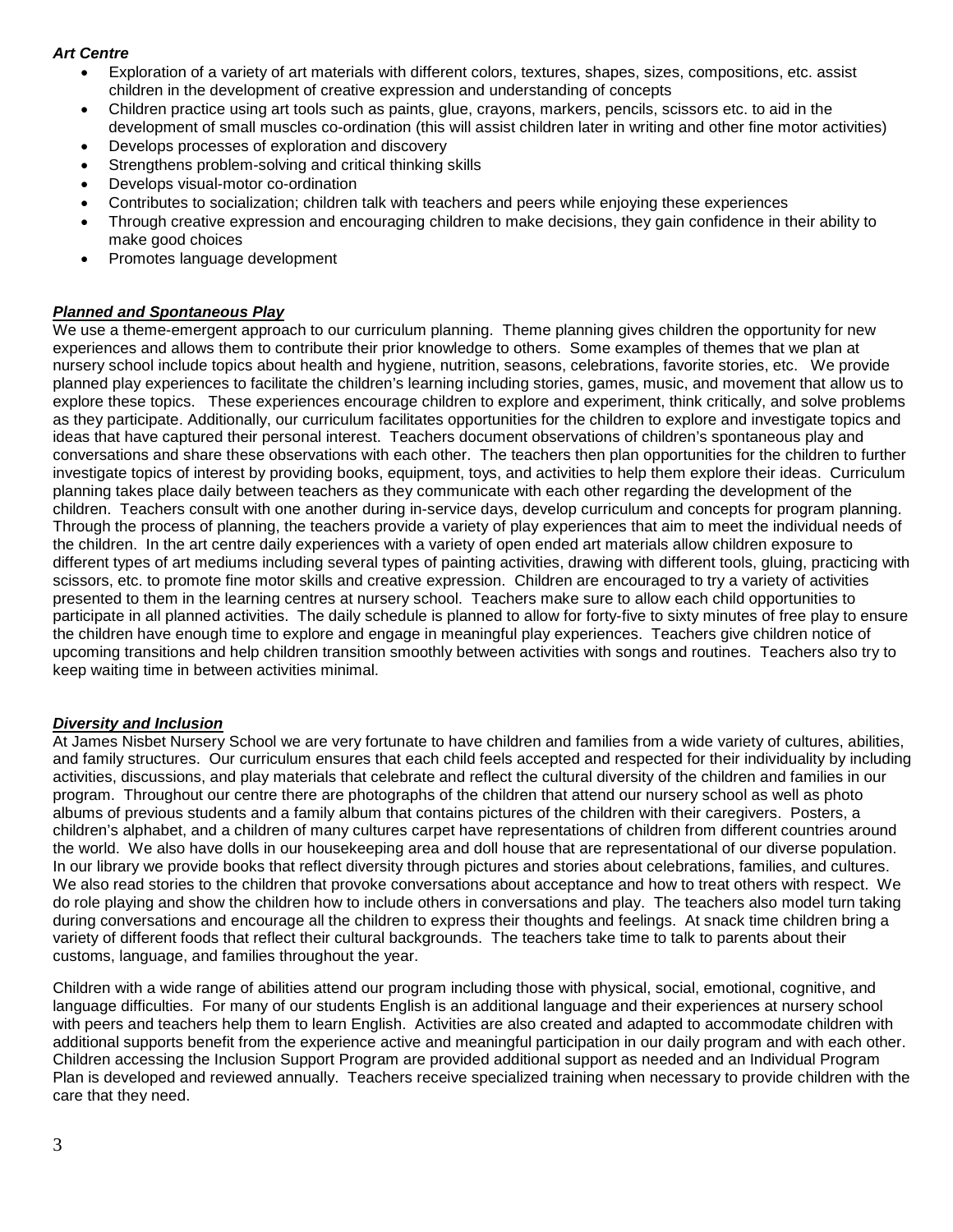## **INCLUSION SUPPORT PROGRAM**

Our inclusion policy incorporates the basic principles of inclusion, equal access, participation and support for all children in our care. We will make all *reasonable efforts* to enroll children with additional support needs. The director reserves the right to define reasonable efforts by considering the needs of staff and all students enrolled at the nursery school when accommodating children requiring additional support. Hiring additional staff may be considered as part of our strategy to include every child, assuming it is financially feasible *(Our complete inclusion policy is available upon request*).

## **AGE**

This program accepts children between the ages of 3 and 5 years. The child *must* turn 3 by December 31st of the school year. All children attending the nursery *must be toilet trained.*

Sometimes children are not ready to attend a nursery program even when they have reached the appropriate age. Our experience and training as Early Childhood Educators help us determine whether your child is ready to be successful and happy in the nursery setting. The staff will notify you when your child seems unable to make the adjustment to nursery school. We may suggest that your child be removed from the program until he/she has had more time to grow and develop. This should *not* be thought of as a failure *on your part, your child's part, or our part*. Children develop at their own unique rates and therefore may be ready for nursery school at different times.

## **TOILETING**

Children are required to use the bathroom independently. The nursery is not licensed for children wearing diapers nor do we have any government regulated changing stations. Nursery staff can provide reminders or assistance (with small motor requirements such as buttons, zippers, etc.) however it is vital the staff remain on the floor as they must maintain ratio.

## **BEHAVIOR MANAGEMENT**

Staff, parents, or volunteers shall not permit, practice, or inflict any form of physical punishment, verbal or emotional abuse, or denial of physical necessities for any child in attendance at James Nisbet Nursery School. (For reference *please refer to the Code of Conduct included in registration package)*

**We will guide your child's behavior positively** through re-direction, problem solving, role playing, and discussions. Behavioral expectations (*safety rules*) will be discussed daily*. i.e. "at Nursery School we keep our hands and feet to ourselves, walking is the safe way to move at Nursery School, etc."*

Sometimes a child's behavioral needs are beyond the scope of the staff's training. We must therefore enlist the help of specialists, trained in specific areas of child development, to assist us.

Staff may ask that a child be removed from the program if:

- $\triangleright$  The child's behavior jeopardizes the safety of others.
- $\triangleright$  The child's behavior does not respond to appropriate behavior management techniques.
- $\triangleright$  The parents are unwilling to allow staff to obtain the help of child development specialists.

**THE REMOVAL OF A CHILD FROM THE NURSERY SCHOOL PROGRAM WILL BE AT THE DISCRETION OF THE STAFF.**

## **SNACK**

Children are required to bring a snack from home on nursery school days.

**The outside of the snack bag and containers inside MUST BE CLEARLY LABELED WITH THE CHILD'S NAME.**  Please refrain from sending foods that require heating as our snack time is limited.

*Please check food labels;* Regulations require that a child's snack should be *nutritious*, therefore *low in sugar and salt*.

When the first ingredient listed is sugar, consider a healthier choice.

Snacks should contain foods from each of the food groups outlined in **CANADA'S FOOD GUIDE;** 

one food from – breads and cereals group

one food from – milk and milk products group

one food from – fruits and vegetables group

The foods listed below are **POOR CHOICES** and should not be included in your child's snack:

| ∍donuts        | - cookies    | -candv         | - chips              |
|----------------|--------------|----------------|----------------------|
| sweet puddings | - soft drink | fruit roll-ups | - rice Krispie cakes |

Some examples of **HEALTHIER, NUTRITIOUS** snacks might be:

- cheese, crackers, and fruit juice  $\qquad \qquad -$  bagel, fruit pieces, and milk

- muffin, carrot sticks, and milk  $\overline{\phantom{a}}$  - yogurt, crackers, and fruit juice

**PLEASE DO NOT SEND FOOD OR JUICE IN GLASS CONTAINERS**

4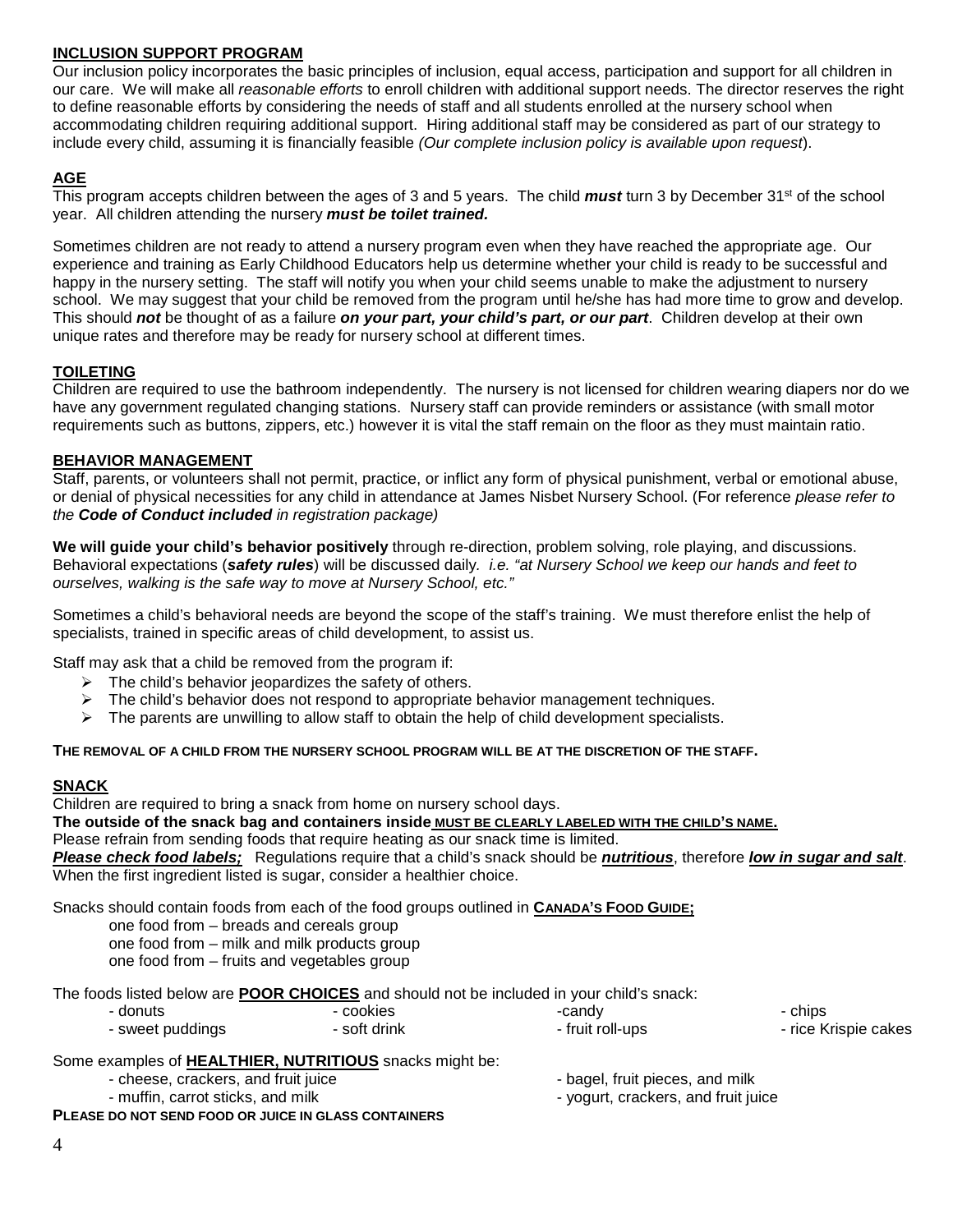## **ALLERGY AWARENESS**

There may be children in our care who have **severe food allergies**. For these children, eating, touching, or breathing even a minute amount of an allergic substance could trigger a **life threatening allergic reaction called anaphylaxis. S***ome common allergens are: peanuts, nuts, fish, shellfish, milk and soy***.** 

You will receive a letter that identifies the specific allergens which could affect the children in our care. We will request that the items identified not be included in your child's snack. Although the family of the allergic child must take responsibility to avoid their child's exposure, **we can all play an active role to prevent life threatening reactions (we can ensure no identified allergens enter the nursery school).** Our staff, students and families can take steps to make the nursery school safer, these steps include:

- **Be sure to read the list of ingredients on all snack items, do not send items that contain identified allergens.**
- **Understand foods sent for snack that contain identified allergens will be returned home with your child.**
- **Take time to discuss allergies with your child and teach them to respect this serious condition. (***i.e. "foods that are not harmful for you can make other children very sick").*
- **Ensure that your child understands that their snacks must never be shared with classmates.**
- **DO NOT SEND FOOD ITEMS TO BE DISTRIBUTED TO THE CHILDREN ON SPECIAL OCCASIONS (I.E.** *BIRTHDAYS, HALLOWEEN, ETC.).*
- **JNNS will not use food items as craft materials or plan activities that involve the use of identified allergens.**
- **Clearly label your child's snack bag and all food containers.**

These procedures may be inconvenient for you but please realize how important your cooperation is for the health and safety of the allergic child. We would take the same care should your child have such a health care need.

### **HEALTH**

**No child is permitted to be at the nursery school if they are ill**. Please keep children at home if they have any of these *symptoms: fever, excessively runny nose, diarrhea, bouts of coughing, vomiting, stomach ache,* **etc**. The nursery school is not equipped with facilities to deal with sick children. If your child is sick due to a communicable disease or any other condition that is easily spread to others (*i.e. chicken pox, measles, pink eye, lice, etc*.) please notify the nursery as soon as possible so that we can report cases to Public Health officials, if necessary.

Please notify **the school at (204) 953-1193** if your child will not be attending class due to illness. You may leave a message on the answering machine if you are call to report an absence after hours.

**All health conditions** and/or allergies, **are required to be on file at the nursery school**. These conditions should be noted in the appropriate space on the child's information form. Conditions that are diagnosed after nursery school has started are to be indicated in a written report to the nursery school staff and will be added to the child's file.

James Nisbet Nursery School has policies and procedures in place that address the medical needs of enrolled children, this can include anaphylaxis and asthma. The desired outcome of the policies is to ensure children with medical conditions be managed in a comprehensive and coordinated manner, policies would permit safe participation, and to the fullest extent possible. Policy direction and assistance is provided by the **Unified Referral and Intake System (URIS)**, a partnership between the provincial departments of Health, Family Services and Housing, and Education and Youth. URIS provides funding to the Nursery School for a registered nurse to:

- Develop an Individual Health Care Plan and Emergency Response Plan for a child with known risk of anaphylaxis, asthma, or other medical conditions
- Provide child specific training to Nursery School staff involved with the child
- Provide ongoing assistance if needed

The parents of children with medical conditions are required to notify staff upon registration and provide specific information<br>about medical conditions on the child's information form. The director will review the child's registration and forward a referral to URIS if indicated.

Parents of children with life threatening allergies (anaphylaxis) will be required to comply with the James Nisbet Nursery School Anaphylaxis Policy.

Upon the recommendation of the URIS nurse, prescribed or patent medication can be administered to a child in attendance. On an individual basis: the director will work with parents or guardians, develop a plan. The plan will include a written record that details; the child's name, date, time, dosage to administer, and the parent or guardian signature. A written record will be: maintained, will record details of administered dosage, along with the date, time and be initialed by the designated staff.

All medication must be;

- delivered by the parent or guardian,
- labeled with; the child's name, expiry date, time, dosage as well as the method to administer,
- in a container supplied for the purpose by a pharmacist (regarding prescribed medication) or in the original, sealed container (regarding patent medication),
- stored in a location which is inaccessible to children; behind the locked door, in the kitchen cupboard.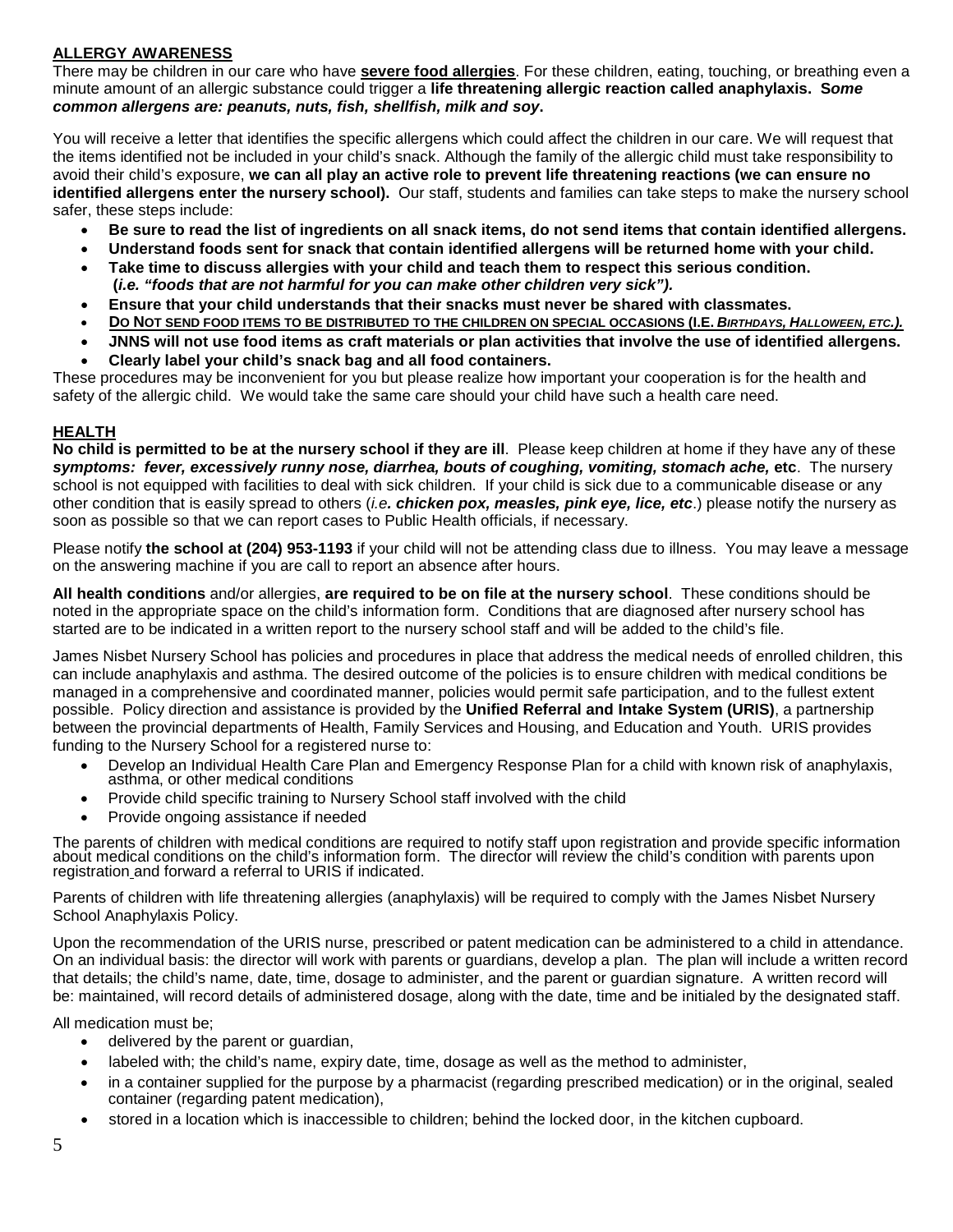## **HEAD LICE POLICY**

Children in a nursery school setting are often in close contact with each other and staff due to their age and nature of their play. Therefore, head lice may be easily spread among this age group. Head lice can cause concern for parents, teachers and children. This policy is intended to outline the roles, responsibilities and expectations of the nursery school community to assist with treating and controlling head lice in a consistent and coordinated manner should head lice be reported. Although parents have the primary responsibility for the detection and treatment of head lice, the nursery school community will work in a cooperative and collaborative manner to assist all families to manage head lice effectively.

## **It is the expectation of parents/caregivers and families attending the nursery school that:**

- Parents/caregivers will notify the nursery school promptly if their child is found to have lice and advise the staff when appropriate treatment was started. Parents/caregivers seek the advice of their child's physician and or pharmacy to determine appropriate, safe treatment options.
- Children will not attend the nursery school with untreated head lice, or nits (eggs) present in the hair.
- An affected child's hair will be checked following treatment to ensure that the treatment was effective (killed all adult lice) and to ensure the absence of nits (eggs). Nits (eggs) should be physically removed from the child's hair.
- An affected child's hair will be checked daily for at least 14 days following treatment and will be re-treated if necessary. Parents will consult their child's physician or pharmacist should additional treatment be required.
- All household members living with the affected child will have their hair inspected and treated if necessary.
- The parents or caregivers of your child's friends will be notified so they have an early opportunity to detect treat their children if necessary.
- Parents/caregivers of children affected by head lice will consent to having their child's hair inspected by staff following treatment and upon returning to class. Children will not return to class if adult lice, nits (eggs) are present.
- Parents/caregivers will check their child's hair daily for a minimum of 14 days following notification that a case of head lice has been reported to the nursery even if their child is not displaying symptoms of a head lice infestation.
- Parents/ caregivers will consent to have their child participate in a nursery school head-lice check (when a case of head-lice has been reported or discovered). Group checks will be conducted at the discretion of the staff.
- Parents/caregivers will ensure long hair is tied back if a case of head lice has been reported to the nursery school.
- Parents/caregivers will agree that staff may seek the assistance of public health officials when the number of cases of head lice continues to rise or information or assistance is required regarding a particularly resistant case.
- Parents/caregivers will maintain a sympathetic attitude, this will avoid stigmatizing families who experience difficulty with the control of their child's head lice.
- Parents/caregivers will act responsibly and respectfully when dealing with members of the nursery school community and staff concerning the issue of head lice.

#### **Nursery School staff will support parents/caregivers and the nursery school community to achieve a consistent, collaborative approach to head lice management, we will make efforts to:**

- Distribute information on the detection, treatment and control of head lice to all parents and staff if a case of head lice has been reported by a parent/caregiver or detected by staff.
- Provide information and updates in nursery school newsletters if necessary.
- Provide updated detail to families and relay the number of cases present in the nursery school.
- Advise families on the period-of-time they should continue to check their child's hair for signs of head lice infestation.
- Ask parents to "bag" clothing when hung in the coat room (to limit contact with another child's personal belongings).
- Remove all soft surface materials shared by the children (stuffed toys, clothing, blankets, etc.). Materials will be placed in sealed bags for a minimum of 14 days following the most recently reported case of head lice.
- Vacuum the centre promptly should head lice be reported by a parent or detected by staff.
- Ensure children who return to class have; follow appropriate head lice treatment, are free of adult lice, nits (eggs).
- Contact parents to pick up their child if adult lice, nits (eggs) are detected.
- Provide practical advice and maintain a sympathetic attitude, this will avoid stigmatizing families who are experience difficulties with the control of the head lice infestation.
- Hold respectful exchanges with members of the nursery school community.
- Seek advice and consult with public health officials if the number of head lice cases continues to rise or use them as a reference for information and assistance (should the case be resistant.
- Maintain confidentiality when cases are reported and when we conduct head lice inspections.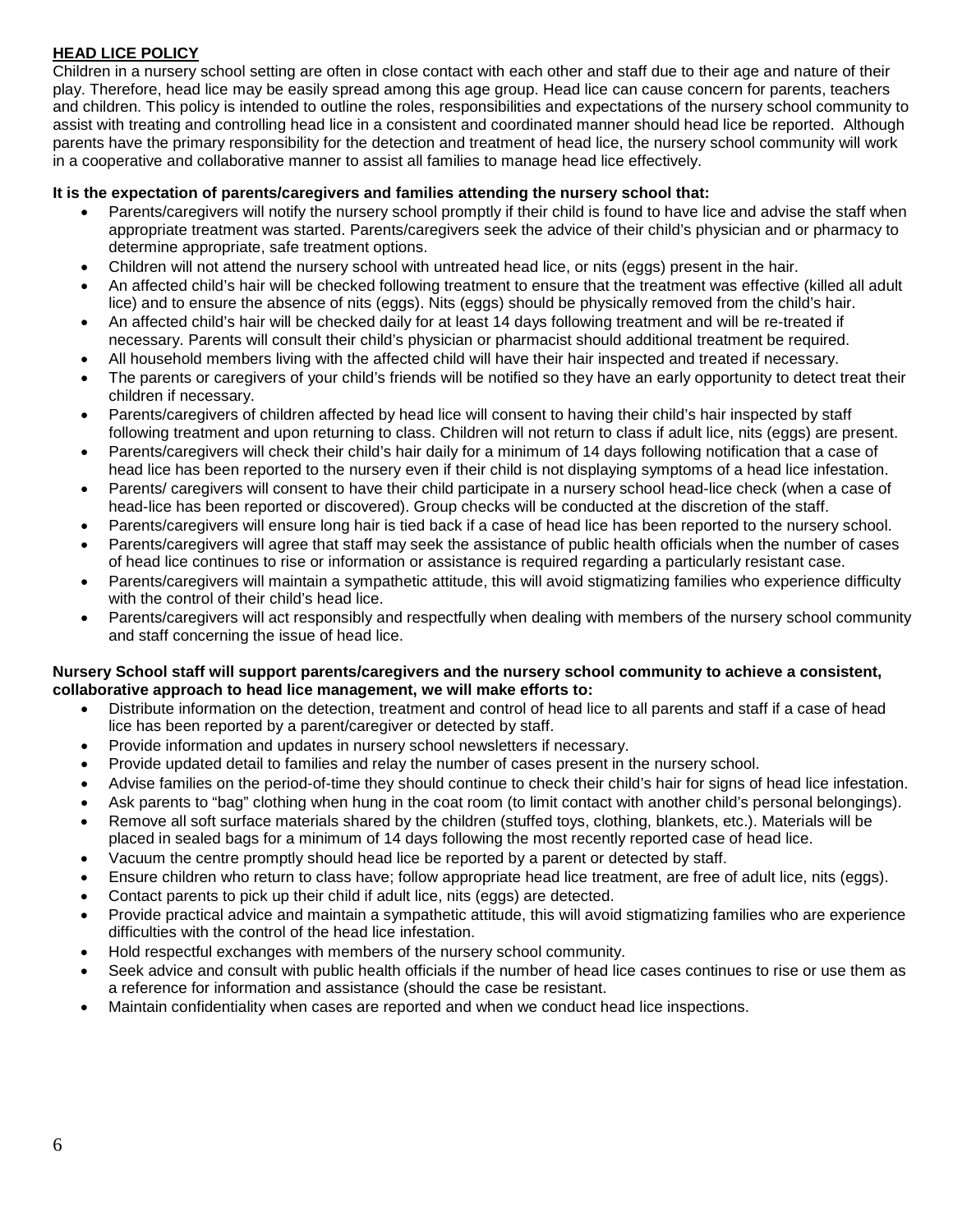## **DRESS AND EQUIPMENT**

Our program is a play-based program. Please do not over dress your child as this will limit their ability to play freely. **CHILDREN ARE REQUIRED TO WEAR RUNNING SHOES AT ALL TIMES DURING CLASS HOURS.** 

During our spring session, we may schedule outdoor playtime (*weather permitting*), so please dress your child accordingly.

A school bag or backpack is not a requirement, however we suggest that you daily bring a bag for your child to transport his/her supplies and artwork.

#### **PLEASE LABEL ALL ITEMS THAT YOU SEND: YOUR CHILD'S CLOTHES, RUNNERS, SNACK BAG, BACKPACK, ETC.**

## **APPROPRIATE USE OF TECHNOLOGY**

Throughout the course of the year there may be occasions when parents wish to photograph their children at Nursery (i.e. Birthdays, Halloween, etc.). Your child may be included in photographs or videos taken by other parents**.** Nursery staff will on occasions will take pictures of the children as the participate in various activities, this is beneficial as it documents the learning process. Pictures are posted in the Nursery School, this encourages communication between both the child and parent (photos capture the growth and development throughout the year). Annually we make efforts to secure a professional photographer to take Nursery School photos (both group/individual photos), this typically takes place during the first term.

*It is James Nisbet Nursery School Policy that all photos taken by parents at the nursery school are to be printed for home use only. Posting of photos on internet sites, social networks, e-mails, etc. is strictly prohibited. On occasion, staff and board members may request written permission from parents to use nursery school photos for advertising purposes. Your child's photo will not appear in JNNS advertisements without your written consent.*

#### **FIELD TRIPS**

Field trips may be planned throughout the nursery school year. These outings occur in the community and enrich your child's nursery school experience. It is very important that these outings are conducted in the safest manner possible.

You will be given a letter outlines the details of the outing along with a permission form that requires your signature.

**WHEN VEHICLE TRANSPORTATION IS REQUIRED, EACH CHILD MUST BE TRANSPORTED BY THEIR PARENT. WHEN THIS IS NOT POSSIBLE IT IS THE PARENT'S RESPONSIBILITY TO PROVIDE A DRIVER OVER THE AGE OF 18, WHO CAN SAFELY TRANSPORT THEIR CHILD.**

#### **Children who cannot be driven to/from the field trip by a parent or a parent appointed driver must be kept home on that day.**

Please note, Manitoba law requires children less than 5 years of age and weighing less than 50 lbs. (22 kg.) must travel in an approved child car restraint. The law also states that the driver of a vehicle shall be responsible to ensure children are properly secured when being transported.

- *Parents of children with life threatening allergies, who will not be accompanying their child on the field trip, are responsible to ensure the child's epi-pen (auto-injector) is given to the nursery staff. There may be some field trips where parents of allergic children will be required to attend with their child.*
- *FIELD TRIPS ARE FOR NURSERY ENROLLED CHILDREN ONLY.*

## **ENHANCED SAFETY PLAN**

Copies of the James Nisbet Nursery School Enhanced Safety Plan are available in all areas of the Nursery School. Parents are welcome to review this document. *Please do not remove the binder from the Nursery School* as we must have the document in its designated place (in the event of an emergency). Evacuation drills are held monthly at the Nursery School; in accordance with the enhanced safety plan guidelines, are required by the Manitoba Childcare Department and City of Winnipeg Fire and Paramedic Service. Daily/monthly/annual safety checklists are completed by the nursery school director. The Enhanced Safety Plan is reviewed annual basis by staff. Licensing and fire inspections are conducted annually.

#### **RESOURCES**

The experience of beginning nursery school may be an emotional experience for you and your child. Often times a new environment, new friends, and new teachers may create uneasy feelings. For some children, attending Nursery School marks their first separation from family. Understandably, this separation may create some anxiety. We have reading materials and pamphlets available that can assist you and your child with this process.

#### **PARENT VOLUNTEERS**

We hope you will clear your schedule and share your time with us, visit for a class or two. We appreciate help as we prepare art materials, assist the staff and children. There are plenty of dates available, simply refer to the sign-up sheet (coat room). It is truly a rewarding experience as you watch your child interact with each school mates, learn and explore the world around them. Nursery children are very excited and proud to *share their parent with all their classmates.*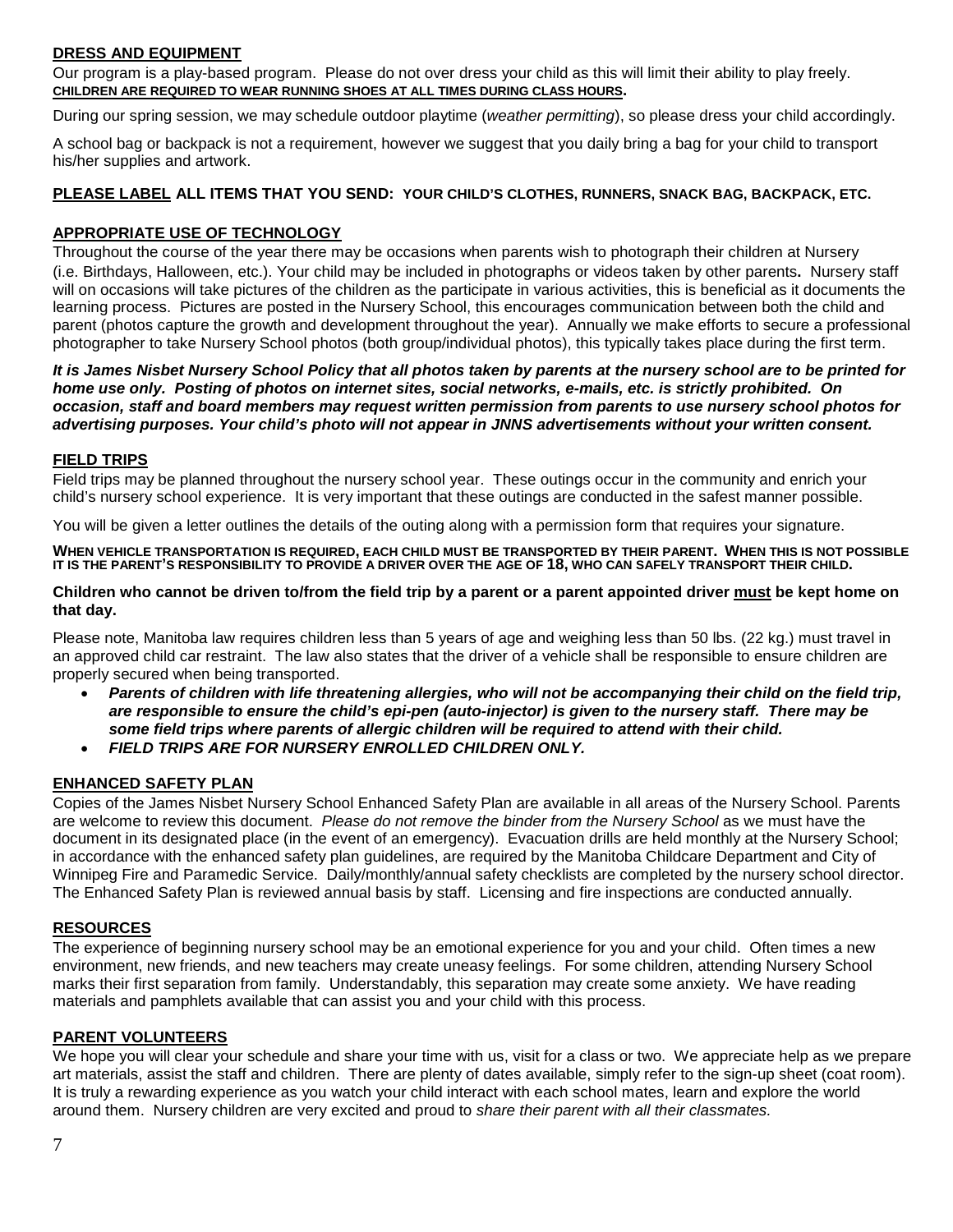## **PARKING**

Parking is available on the streets adjacent the nursery school. The **only** cars that may enter the parking lot are vehicles;

- (1) parked in the visitor stalls, these two stalls are labelled (these stalls are without numbers),
- (2) parked in the accessible parking stall, if you have a permit (issued by the city of Winnipeg).

Be respectful, do not park your vehicle:

- (1) in a private zone such as numbered stalled, these are only for the community school teachers (they pay for the stalls),
- (2) in an unsafe zone such as the fire lane (along the fence),
- (3) behind other vehicles (this is disrespectful as it will make teachers late for class)
- (4) in spot that is not identified as a parking spot (this is dangerous as it hinders the flow of traffic)
- (5) in any place other than a visitor or accessible parking stall (it is blue in color and identified with a wheelchair symbol)

If you or your alternative pick up choose to park in the parking lot and disregard these guidelines you are choosing to put our children and community at risk. If you choose to disregard these guidelines, the director has the discretion to issue an immediate withdrawal notice.

Note: Concerned community members will record your license plate and submit the details to the authorities. You will need to absorb the cost of any city violation or ticket.

### **ARRIVAL, DISMISSAL AND TRANSPORTATION POLICIES**

NURSERY DAILY SCHEDULE:

| $9:05 - 9:15$ AM | <b>Arrival</b> (parents wait with child, remove outerwear, put on badge, etc.) | 12:35 - 12:45 PM |
|------------------|--------------------------------------------------------------------------------|------------------|
| $9:15 - 9:30$ AM | Roll Call, Rules, Movement & Intro to Daily Activity Choices                   | 12:45 - 1:00 PM  |
| 9:30 -10:30 AM   | <b>Free Play and Art Time</b>                                                  | $1:00 - 2:00$ PM |
| 10:30 -10:45 AM  | <b>Clean Up, Circle Time</b>                                                   | $2:00 - 2:15$ PM |
| 10:45 -11:10 AM  | <b>Wash Hands, Snack Time</b>                                                  | $2:15 - 2:40$ PM |
| 11:10 - 11:15 AM | Clean up snack and wash hands                                                  | $2:40 - 2:45$ PM |
| 11:15 - 11:30 AM | <b>Circle Time and Dismissal</b>                                               | 2:45 - 3:00 PM   |
|                  |                                                                                |                  |

*(All activities planned are based on the developmental capabilities of each individual child)*

**Nursery Teachers will be responsible for each child during class hours only: 9:15 AM-11:30 AM 12:45 PM-3:00 PM**

Please bring your child **FIVE minutes before class and remain with your child until class begins**. **DO NOT drop your child off in the parking lot**. **All children must be escorted into the nursery school building** and remain with parents until class begins. **If you must pick-up your child early, please notify a staff member at your time of departure. NO CHILD WILL BE DISMISSED FROM THE NURSERY SCHOOL UNLESS ACCOMPANIED BY AN ADULT 18 YEARS OF AGE OR OLDER.**

**To aid with the hectic times during drop off and dismissal, the JNNS policy dictates:**

- **(1) All parents understand safety is our main concern.**
- **(2) All visitors (parents included) may need to present photo identification at any time, throughout the year.**
- **(3) All individuals picking up children must be included on the child's information form.**

**THE NURSERY SCHOOL STAFF SHOULD BE NOTIFIED IMMEDIATELY WHEN ANYONE LISTED ON YOUR CHILD'S INFORMATION FORM IS NO LONGER AUTHORIZED TO PICK UP YOUR CHILD.** Should there be an occasion when a person who is not listed on your child's information form must pick up your child, *we require written permission from the parent prior to your child's pick up.*

It is assumed that either parent is permitted to pick up their child/children. *If a parent is prohibited from picking up their child/children, due to a court ordered custody arrangement, JNNS* **must** *have a current copy of the custody order*. Please notify the nursery school staff immediately if there is any change in custody arrangements.

**Alternative Pick Up** (this person must be listed as an alternative pick up on the Child Information Form) If a parent chooses to have an alternative person arrive at the nursery for drop off and/or pick up, it is the parent's responsibility to ensure the alternative pick up person conducts themselves in a respectful manner. Should unacceptable behaviors occur: disregard for safety of children (parking policy), disruptive or disrespectful comments, the director will request the alternative pick up person be removed from the list. Should the idea of ensuring the comfort and safety not be appreciated by the parents or guardian, the director may issue an immediate withdrawal.

#### **A STAFF MEMBER WILL BE PRESENT AT THE DOOR TO ENSURE THESE POLICIES ARE ADHERED TO.**

## **LATE CHARGES**

James Nisbet Nursery School reserves the right to charge a \$5.00 fee for every 5 (five) minutes that your child must remain after *DISMISSAL TIMES*; **11:30 AM** (Morning Classes) and **3:00 PM** (Afternoon Classes). Please be courteous, being late is an inconvenience to the staff and stressful for your child. *Therefore***, PLEASE BE ON TIME DURING DISMISSAL TIMES.**